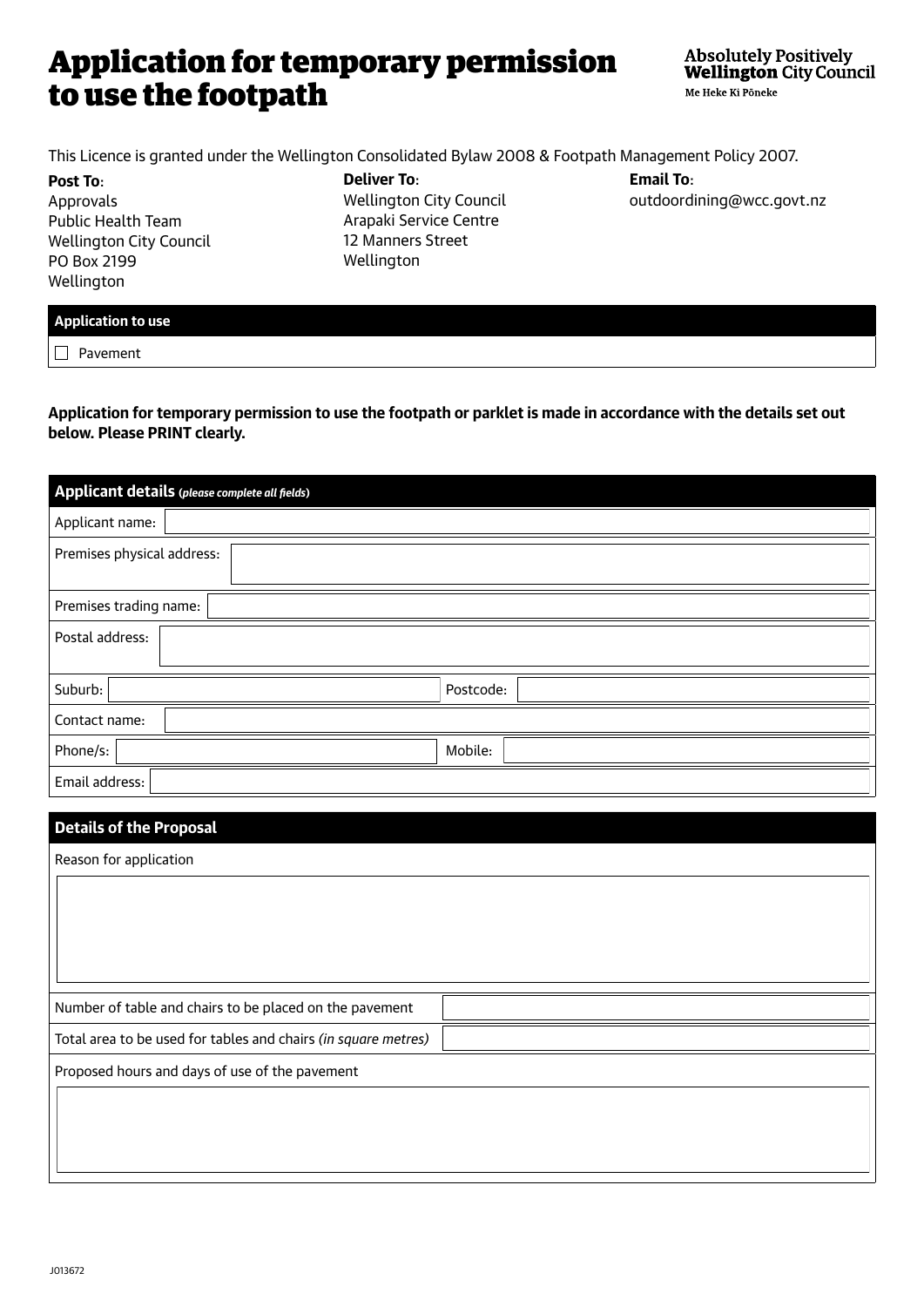| Describe the furniture you will use in the outdoor area                                         |                     |  |  |
|-------------------------------------------------------------------------------------------------|---------------------|--|--|
| Are you intending to have any other furniture in the area? (eg heater, planters)<br>l No<br>Yes |                     |  |  |
| Will the area be covered? eg by marquee or similar                                              | l No<br>Yes         |  |  |
| <b>Tables</b>                                                                                   | <b>Planters</b>     |  |  |
| Dimensions (WxHxD):                                                                             | Dimensions (WxHxD): |  |  |
| Material:                                                                                       | Material:           |  |  |
| <b>Chairs:</b>                                                                                  | <b>Other</b>        |  |  |
| Dimensions (WxHxD):                                                                             | Dimensions (WxHxD): |  |  |
| Material:                                                                                       | Material:           |  |  |

## **Supporting Information**: Please provide the following with your application.

 $\Box$  A completed application form.

 $\Box$  An aerial scale plan of your premises marked to show the footpath area you wish to use. Please refer to the guidance page provided. This should include the following:

- The front of your premises with the location of any entrances marked.
- The kerb with measurements from the front of your premises.
- Location of any existing street furniture eg bins, gardens or trees.
- Proposed placement of tables and chairs with measurements.
- Proposed placement of any other temporary furniture eg planters, umbrellas, with measurements of size and height.
- Location of any heating devices and safety features and requirements.
- Location of any veranda covering the site or part of the site.

 $\Box$  Photo or product image showing the outdoor furniture you intend on using

 $\Box$  Evidence you hold public liability insurance of NZ\$1million for the area you wish to use. This public liability insurance must remain current while the approval is in force. Please note, that your application will not be approved without this.

| By signing this application:                                                                                                                                                                                                         |  |
|--------------------------------------------------------------------------------------------------------------------------------------------------------------------------------------------------------------------------------------|--|
| 1. I acknowledge I have read and understood the attached conditions for the operation of outdoor seating. If the application is<br>approved, I agree to comply with those conditions.                                                |  |
| 2. I confirm that I currently have public liability insurance, with a limit of cover of not less than \$1,000,000 for the premises/<br>address. I will ensure that this insurance remains in place for the duration of the approval. |  |
| 3. I agree to indemnify the Wellington City Council against any liability arising from the use of the pavement by the<br>applicant, or the Applicant's agents, contractors, invitees, or customers, outside of the above premises.   |  |
| 4. I understand it is my responsibility to ensure the area remains smokefree and that patrons cannot drink alcohol in this area                                                                                                      |  |
|                                                                                                                                                                                                                                      |  |
| Signature<br>Date                                                                                                                                                                                                                    |  |
| Applicant's name (please print clearly)                                                                                                                                                                                              |  |

## **Questions? Please contact us.**

| In person: | Wellington City Council Arapaki Service Centre, 12 Manners Street, Wellington |
|------------|-------------------------------------------------------------------------------|
| Email:     | outdoordining@wcc.govt.nz                                                     |
| Phone:     | $(04)$ 499 4444                                                               |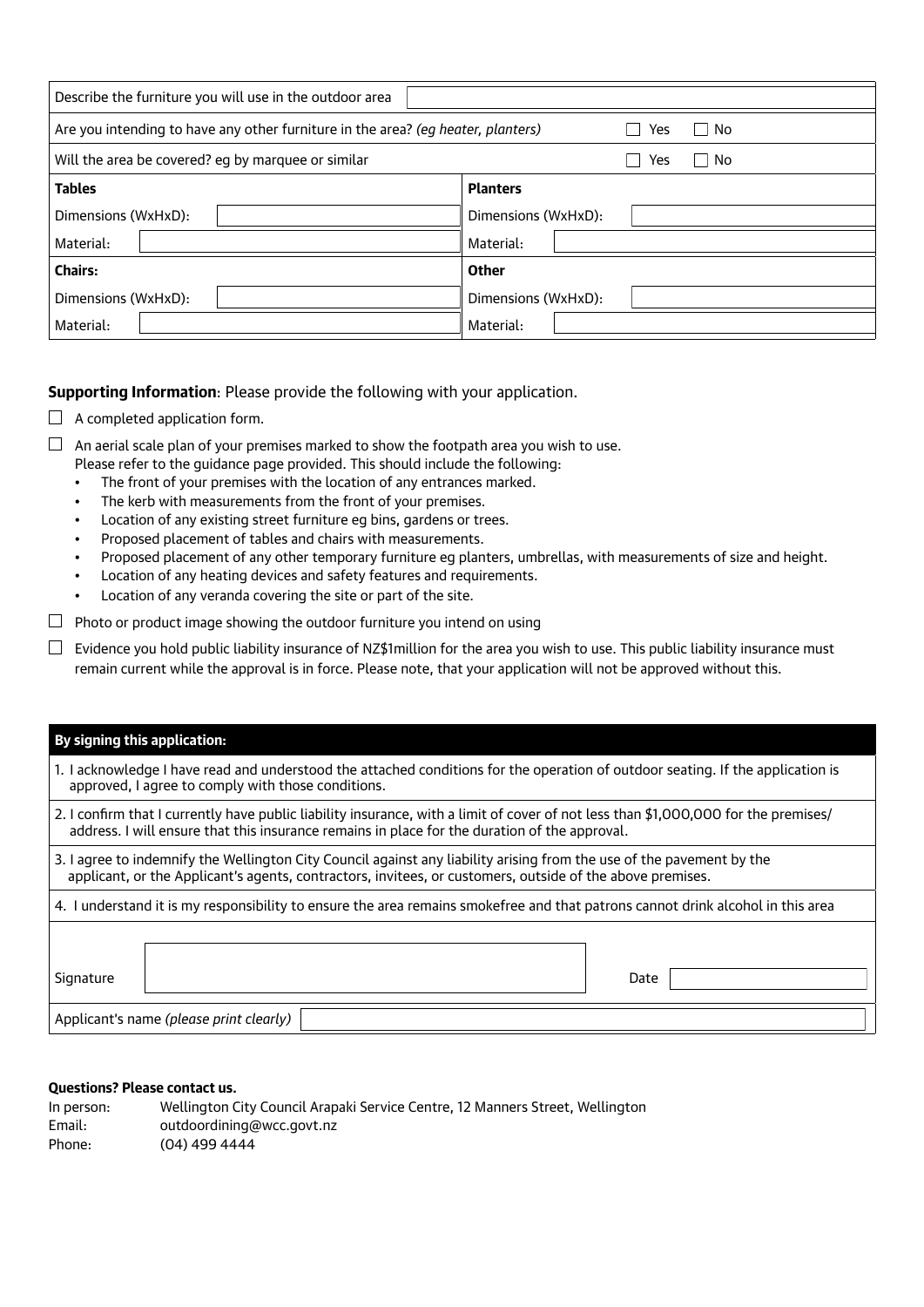**Conditions:**

The following conditions will apply if your application is approved.

1. For outdoor seating, the Pavement Permission and approved site plan must be displayed in the licensed area, or in the business's window, so that it is visible at all times and able to be easily read by persons outside.

2. Tables and chairs are to be high quality, durable, waterproof and weather resistant, designed for outdoor use, be well maintained and must comply with NZS4121.

3. The outdoor seating area will not interfere with safe and efficient pedestrian movement and the minimum unobstructed footpath width as outlined in the Policy and Pavement permission is maintained.

4. The outdoor seating area must allow for unobstructed access to and from the premises.

5. The layout and orientation of furniture in the proposed seating area must allow for at least 0.8m to the adjacent kerb line to ensure safety of patrons (this is the area between the seating and kerb line).

6. Adequate space is to be provided within the area to allow for easy movement and chair use.

7. Sandwich boards used for advertising are not permitted in outdoor seating areas.

8. All temporary obstructions, including seating, tables, umbrellas and heating devices must be removed from the footpath outside of the business trading hours and stored away from the public area.

9. The pavement permission holder is responsible for ensuring that patrons keep the outdoor seating within the approved boundaries of the outdoor seating area.

10. Temporary barriers in outdoor seating areas must have separate approval by Council. They are to be located within the approved outdoor seating area.

11. The pavement permission holder is required to clean the approved seating area including tables, chairs and the immediate footpath surrounds. Ashtrays or other suitable devices must be provided and maintained.

12. The maximum number of tables and chairs specified above may not be exceeded. No other item, structure or object whatsoever may be placed on the footpath without the prior written permission of the Council.

13. Tables are only permitted to be located within the area marked in blue on the photograph and map attached to your permission. Up to a maximum of ………… chairs may be placed around each table, OR up to a maximum of …………….tables and ………… chairs may be placed within the designated area. All other footpath areas are to be kept clear at all times.

14. The area for which permission is granted may not be used outside of the permitted hours of use specified above. All tables and chairs are to be removed and the footpath kept clear outside of the permitted hours of use, unless otherwise approved in writing.

15. The pavement permission holder must keep the area covered by the permission, and the adjoining footpath, street channels and drains, clean from litter and spillages at all times.

16. This pavement permission does not give the pavement permission holder a right of uninterrupted use of the area covered by the permission. There may be interruptions to the permission holder's use from road works or other activities on nearby road. Council may require all tables and chairs to be removed at any time (including during the permitted hours of use) to allow road works or other activities to occur. Council will not be liable for any loss of business or other costs caused by any interruption in the permission holder's use of the area covered by the permission regardless of the cause of the interruption or its duration.

17. Compliance with these conditions does not relieve the permission holder of the obligation to comply with any other conditions or requirements relating to use of the footpath (e.g. as part of a building consent, resource consent or other Council requirement).

18. Council may withdraw this permission with immediate effect if patrons are found to be smoking in this area or drinking alcohol

19. This permission is given solely to the permission holder named above. It may not be transferred or assigned to anyone else. Any change of ownership of the permission holder's business will require the new owner(s) to seek a new permission.

20. Council reserves the right to withdraw the permission at any time without notice.

21. Unless withdrawn earlier by the Council, this permission expires at midnight on the expiry date set out in the Pavement Permission. If the permission holder wants to continue to use the relevant footpath area after the expiry date a new permission should be sought prior to the expiry date.

22. The area covered by this permission may not be used for live entertainment and speakers and / or amplifiers may not be placed or used in or on the area. The holder of this permission is reminded of his / her obligation not to exceed the prescribed noise emission levels in the Wellington City District Plan and of the obligation under section 16 of the Resource Management Act 1991 to ensure that the emission of noise does not exceed reasonable levels.

23. The holder of the pavement permission must hold current public liability insurance, in all respects satisfactory to the Council, with a limit of cover of not less than NZ\$1 million for the duration of the Pavement Permission. Where the holders public liability insurance expires prior to the expiry date set out in the Pavement Permission the holder must, prior to expiry of the public liability insurance, provide Council with evidence of renewal of the public liability insurance on no less favourable terms, to a date after the expiry of the Pavement Permission.